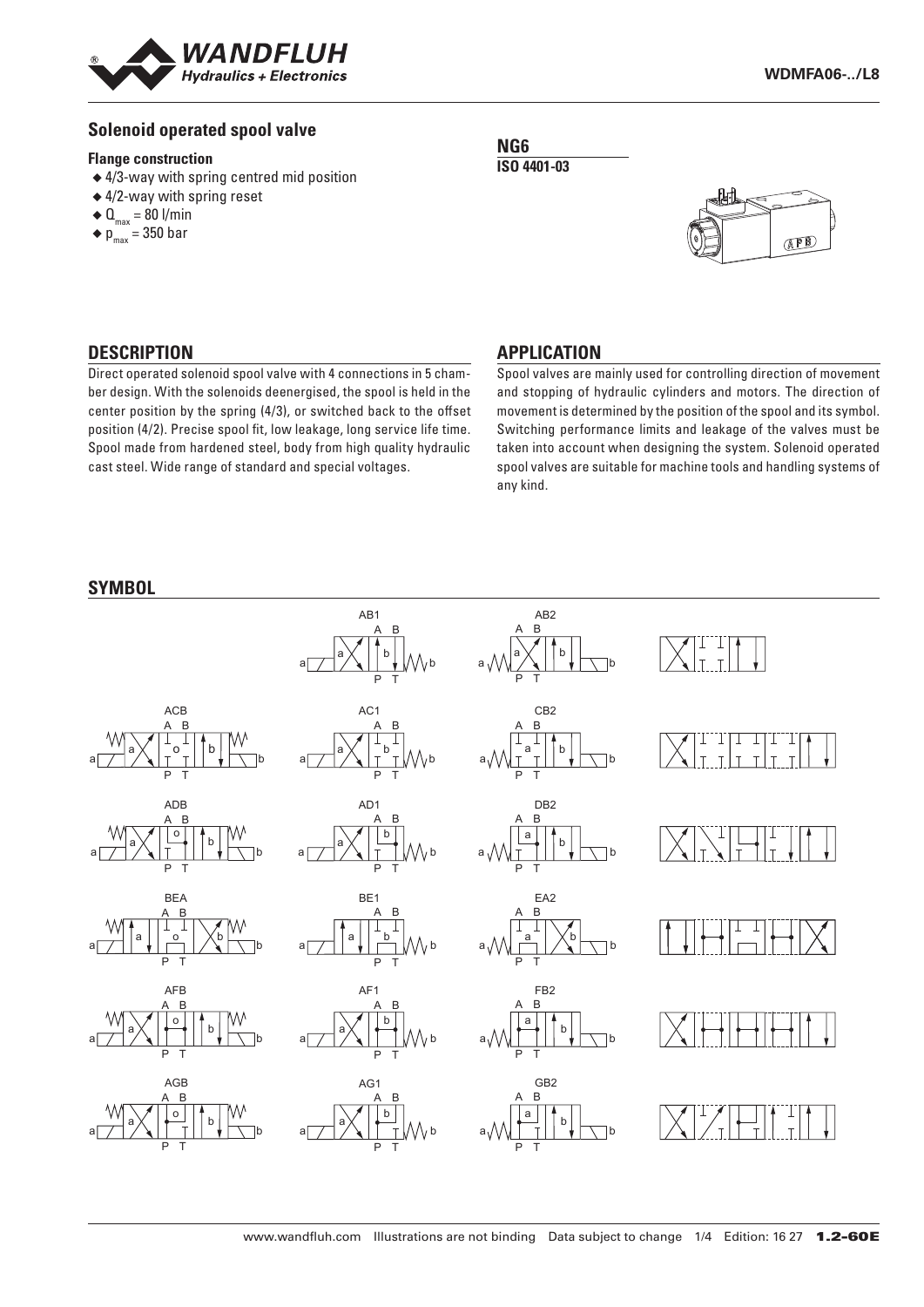

# **TYPE CODE**

|                                           |                                                                                                                              |                          | W D M F A06 -                                                 | $\overline{\phantom{a}}$ | L8 / M |  |  | # |  |
|-------------------------------------------|------------------------------------------------------------------------------------------------------------------------------|--------------------------|---------------------------------------------------------------|--------------------------|--------|--|--|---|--|
| Spool valve, direct operated              |                                                                                                                              |                          |                                                               |                          |        |  |  |   |  |
| Slip-on coil, Medium                      |                                                                                                                              |                          |                                                               |                          |        |  |  |   |  |
| Flange construction                       |                                                                                                                              |                          |                                                               |                          |        |  |  |   |  |
| International standard interface ISO, NG6 |                                                                                                                              |                          |                                                               |                          |        |  |  |   |  |
| Designation of symbols acc. to table      |                                                                                                                              |                          |                                                               |                          |        |  |  |   |  |
| Nominal voltage $U_{N}$                   | G12<br><b>12 VDC</b><br><b>115 VAC</b><br>G24<br>24 VDC<br><b>230 VAC</b>                                                    | R <sub>115</sub><br>R230 |                                                               |                          |        |  |  |   |  |
| Nominal power $P_{N}$                     | 8 Watt                                                                                                                       |                          |                                                               |                          |        |  |  |   |  |
| Slip-on coil                              | Metal housing, square                                                                                                        |                          |                                                               |                          |        |  |  |   |  |
| <b>Connection execution</b>               | Connector socketl EN 175301-803 / ISO 4400<br><b>Connector socket AMP Junior-Timer</b><br><b>Connector Deutsch DT04 - 2P</b> | $\frac{D}{G}$            | (only for $U_{N} \leq 75$ VDC)<br>(only for $U_N \le 75$ VDC) |                          |        |  |  |   |  |
| Sealing material                          | <b>NBR</b><br>FKM (Viton)                                                                                                    | DT                       |                                                               |                          |        |  |  |   |  |
| Manual override                           | Integrated<br>Push-button<br>Spindle                                                                                         | HF1<br>HS <sub>1</sub>   |                                                               |                          |        |  |  |   |  |
| Design index (subject to change)          |                                                                                                                              |                          |                                                               |                          |        |  |  |   |  |

 $1.2 - 60$ 

# **GENERAL SPECIFICATIONS**

| Designation         | $4/2$ -, $4/3$ -spool valve                                                                    |
|---------------------|------------------------------------------------------------------------------------------------|
| Construction        | Direct operated                                                                                |
| Mounting            | Flange construction                                                                            |
| Nominal size        | NG6 according to ISO 4401-03                                                                   |
| Actuation           | Switching solenoid                                                                             |
| Ambient temperature | $-25+70$ °C (NBR)<br>$-20+70$ °C (FKM)<br>if $> +50$ °C, then no undervoltage is<br>admissible |
| Weight              | 1.70 kg (1 solenoid)<br>2.50 kg (2 solenoids)                                                  |
|                     | 150 years                                                                                      |

## **ACTUATION**

| Actuation  | Switching solenoid, wet pin push type,<br>pressure tight |
|------------|----------------------------------------------------------|
| Execution  | M.S45 / 23 x 50 (Data sheet 1.1-181)                     |
| Connection | Connector socket EN 175301 - 803                         |
|            | Connector socket AMP Junior-Timer !                      |
|            | Connector Deutsch DT04 - 2P                              |

## **INSTALLATION NOTES**

| Mounting type            | Flange mounting<br>4 fixing holes for socket head screws<br>$M5 \times 50$                   |  |  |  |  |
|--------------------------|----------------------------------------------------------------------------------------------|--|--|--|--|
| Mounting position        | Any, preferably horizontal                                                                   |  |  |  |  |
| <b>Tightening torque</b> | $M_p = 5.2$ Nm (screw quality 8.8, zinc<br>coated) Fixing screws<br>$M_n = 7$ Nm knurled nut |  |  |  |  |



**Note!** The length of the fixing screw depends on the base material of the connection element.

## **ACCESSORIES**

| Mating connector grey (A)         | Article no. 219,2001 |
|-----------------------------------|----------------------|
| Mating connector black (B)        | Article no. 219.2002 |
| <b>Mounting screws</b>            | Data sheet 1.0-60    |
| Threaded subplates                | Data sheet 2.9-30    |
| Multi-station subplates           | Data sheet 2.9-60    |
| <b>Horizontal mounting blocks</b> | Data sheet 2.9-100   |
| <b>Technical explanations</b>     | Data sheet 1.0-100   |
| <b>Hydraulic fluids</b>           | Data sheet 1.0-50    |
| Filtration                        | Data sheet 1.0-50    |
| Relative duty factor              | Data sheet 1.1-430   |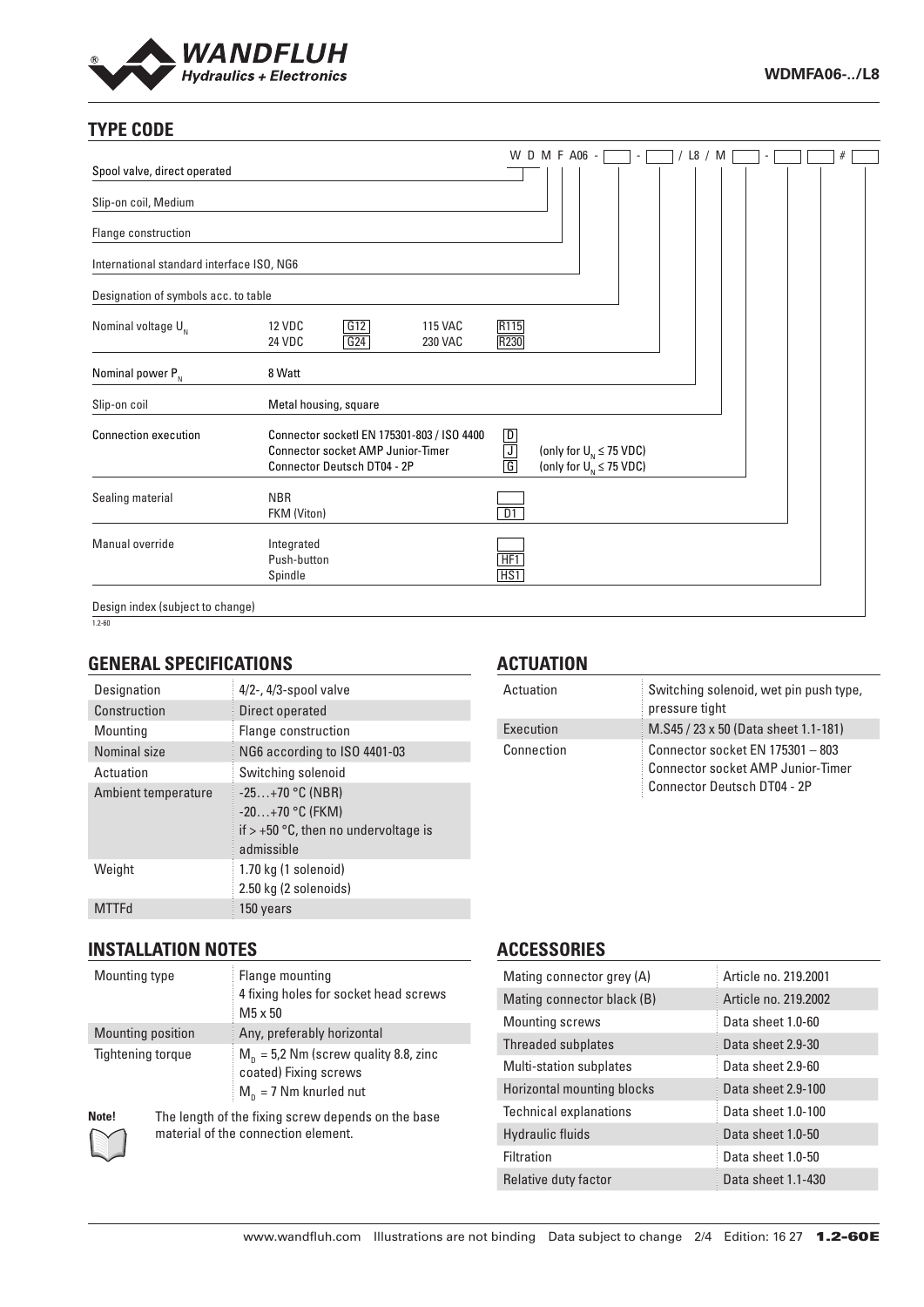

# **ELECTRICAL SPECIFICATIONS**

| <b>Protection class</b>   | Connection execution D: IP65<br>Connection execution J: IP66<br>Connection execution G: IP67 and IP69K |
|---------------------------|--------------------------------------------------------------------------------------------------------|
| Relative duty factor      | 100 % DF                                                                                               |
| Switching frequency       | 15'000 / h                                                                                             |
| Service life time         | 10 <sup>7</sup> (number of switching cycles,<br>theoretically)                                         |
| Voltage tolerance         | $±$ 10 % with regard to nominal voltage                                                                |
| Standard nominal<br>power | 12 VDC, 24VDC, 115 VAC, 230 VAC<br>$AC = 50$ to 60 Hz, rectifier integrated in<br>the connector socket |

**Note!** Other electrical specifications see data sheet 1.1-181

# **HYDRAULIC SPECIFICATIONS**

| Working pressure            | $p_{max} = 350$ bar                                                        |
|-----------------------------|----------------------------------------------------------------------------|
| Tank pressure               | $p_{Tmax}$ = 200 bar                                                       |
| Maximum volume flow         | $Q_{\text{max}} = 80$ l/min, see characteristics                           |
| Leakage volume flow         | See characteristics                                                        |
| Fluid                       | Mineral oil, other fluid on request                                        |
| Viscosity range             | 12 mm <sup>2</sup> /s320 mm <sup>2</sup> /s                                |
| Temperature range<br>fluid  | $-20+70$ °C                                                                |
| Contamination<br>efficiency | Class 20 / 18 / 14                                                         |
| Filtration                  | Required filtration grade $\beta$ 1016 $\geq$ 75,<br>see data sheet 1.0-50 |

# **PERFORMANCE SPECIFICATIONS**

Oil viscosity  $v = 30$  mm<sup>2</sup>/s







|                 | Volume flow direction |         |         |                |         |  |
|-----------------|-----------------------|---------|---------|----------------|---------|--|
| Symbol          | $P - A$               | $P - B$ | $P - T$ | $A - T$        | $B - T$ |  |
| AB1/AB2         | 2                     | 2       |         |                |         |  |
| ACB / AC1 / CB2 | 2                     | 2       |         |                |         |  |
| ADB/AD1/DB2     | 2                     | 2       |         | 3              | 3       |  |
| BEA / BE1 / EA2 | 2                     | 2       | 5       | $\mathfrak{p}$ | 2       |  |
| AFB / AF1 / FB2 |                       |         |         | 3              | 3       |  |
| AGB / AG1 / GB2 |                       |         |         |                |         |  |